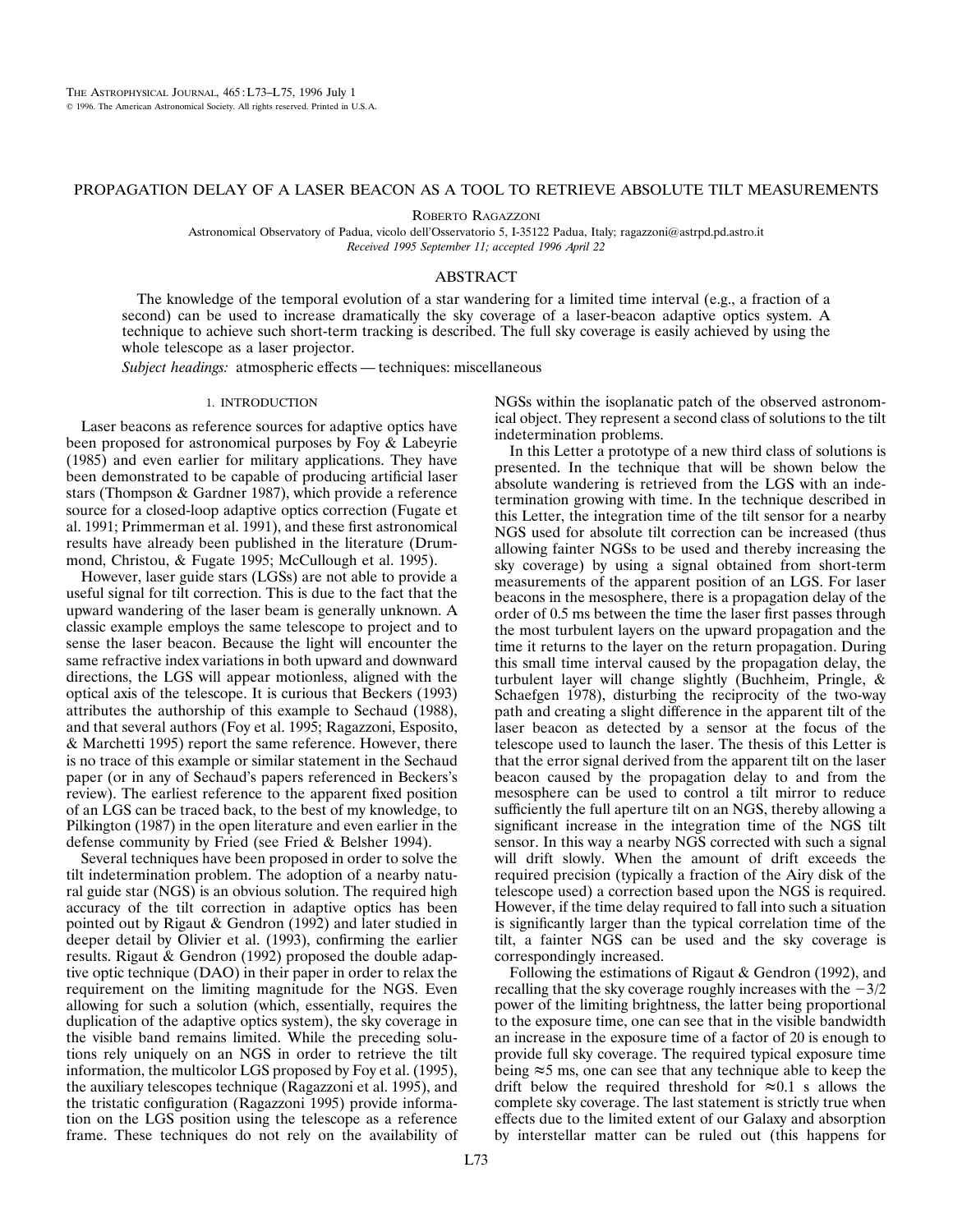

FIG. 1.—Sketch of the technique explained in the text. The tilting effects of the disturbing layers of the atmosphere are here grouped in a single curve  $\theta$ translating at a speed *v*. This visualization is to be considered only as a simplification of the true situation, which is much more complex. Without taking into account the propagation delay effects, the LGS is seen on the axis of the telescope. Accounting for the propagation delay, a tiny displacement  $\Delta\varphi$ is observed. Such an angle is a measurement of the variation of the tilt induced by the atmosphere. By integration, one can recover the evolution of the absolute tilt experienced by the laser beam.

relatively bright stars). This translates into the requirement of a longer integration time for small telescopes, or the consideration of large telescopes, the limiting magnitude depending upon the collecting area of the telescope.

### 2. TIME PROPAGATION EFFECTS

Let us suppose that the LGS is produced by a laser projector of diameter  $D<sub>p</sub>$ , while the telescope diameter is denoted simply by *D*. The tilt effects on the upward beam will occur in the very first turbulence layers, at an average altitude  $\bar{h}$ , while the resonant mesospheric scattering takes place at a height  $H \gg \bar{h}$ . The returning beam will encounter the same perturbing layer only slightly shifted (due to wind and telescope slewing) after a propagation delay  $\tau$  (see Fig. 1):

$$
\tau = \frac{2}{c} \left( H - \bar{h} \right). \tag{1}
$$

Adopting  $\bar{h} \approx 5$  km and  $H \approx 90$  km (Happer et al. 1994), one obtains  $\tau \approx 5.7 \times 10^{-4}$  s. Assuming that the tilt evolution of the LGS, as seen from the ground if corrected for the upward term (for example, locking a nearby NGS), is given by  $\theta(t)$ , one discovers that in detecting the tilt of the LGS on the same

laser projector, a tiny departure  $\Delta\varphi$  from the optical axis of the telescope will be experienced:

$$
\Delta \varphi(t) = \theta(t - c/\bar{h}) - \theta(t - c/\bar{h} + \tau). \tag{2}
$$

However,  $c/\bar{h}$  is much lower than  $\tau$ , and in the following it is assumed to be negligible. In these approximations one can write

$$
\Delta \varphi(t) \approx \tau \frac{\partial \theta(t)}{\partial t}, \qquad (3)
$$

and the time evolution of  $\theta(t)$  can be easily obtained by integration:

$$
\theta(t + \Delta t) - \theta(t) = \int_{t}^{t + \Delta t} \frac{\partial \theta(t)}{\partial t} dt \approx \frac{1}{\tau} \int_{t}^{t + \Delta t} \Delta \varphi(t) dt.
$$
 (4)

In practice,  $\Delta \varphi$  will be sampled by the tilt detector with a given time sampling *t*\*. In these conditions equation (4) has to be discretized:

$$
\theta(t + \Delta t) - \theta(t) \approx \frac{t^*}{\tau} \sum \Delta \varphi.
$$
 (5)

Each  $\Delta\varphi$  measurement will be performed with an error  $\sigma_{\Delta\varphi}$ . After an integration time of  $\Delta t$ , a number of measurements of  $\Delta \varphi$  given by the ratio  $\Delta t/t^*$  will be performed. Assuming that their errors are uncorrelated, the estimation of the sum on the right-hand side of equation (5) will be affected by an error that is larger than the error of a single measurement by a quantity given by the square root of the number of measurements.

So, an error  $\sigma_{\theta}$  will be accumulated on the  $\theta$  estimations given by

$$
\sigma_{\theta} \approx \sigma_{\Delta\varphi} \sqrt{\frac{\Delta t}{t^*}} \frac{t^*}{\tau} = \sigma_{\Delta\varphi} \frac{\sqrt{t^* \Delta t}}{\tau} . \qquad (6)
$$

We shall now assume that a laser system with power  $P_0$  is able to produce enough photons, on a pupil subaperture of size  $r_0$  and in an interval time *t*\*, to sense the position of the corresponding spot with an accuracy of  $0.43\lambda/D$  (Sivaramakrishnan, Weymann, & Beletic 1995). By definition this is the minimum laser power to achieve a full high-order adaptive optics correction using the generated LGS. Recalling that the centroiding precision scales with the inverse square root of the number of photons collected, a general relationship for the centroiding accuracy at the projector telescope can be worked out:

$$
\sigma_{\Delta\varphi} \approx 0.43 \frac{\lambda r_0}{DD_p} \sqrt{\frac{P_0}{P}} \tag{7}
$$

Combining equations (6) and (7), a maximum time interval  $\Delta t$ , in which the integration process leads to an error within the diffraction limits, is easily obtained:

$$
\Delta t \approx \left(\frac{D_p}{r_0}\right)^2 \frac{P}{P_0} \frac{\tau^2}{t^*} \,,\tag{8}
$$

and the corresponding sky coverage is proportionally increased by a factor of  $\eta$  given by

$$
\eta \approx \left(\frac{\Delta t}{t^*}\right)^{3/2} = \left(\frac{D_p}{r_0} \frac{\tau}{t^*}\right)^3 \left(\frac{P}{P_0}\right)^{3/2} \tag{9}
$$